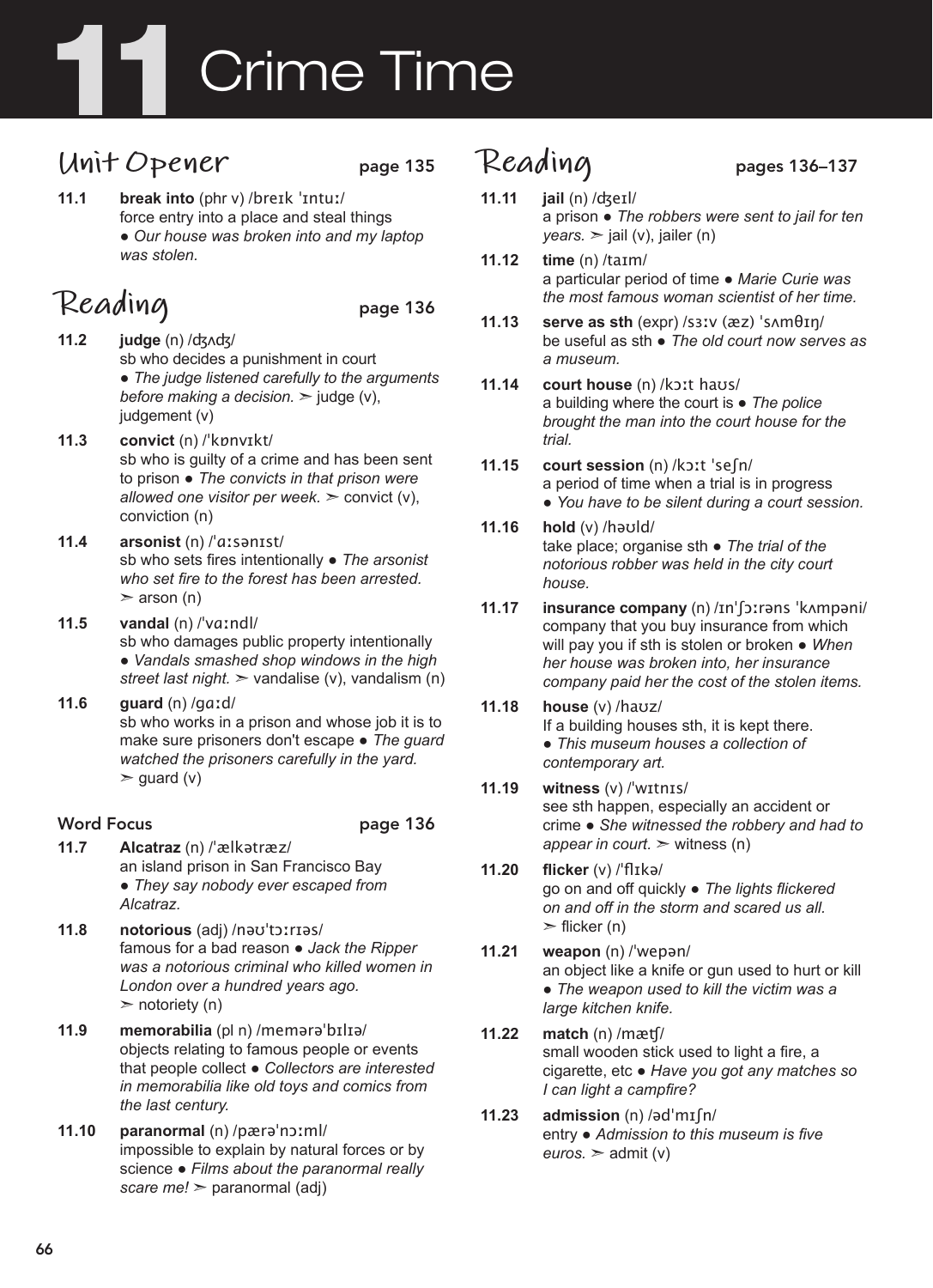- **11.24 pensioner** (n) /ˈpenʃənə/ sb who has retired and receives an amount of money regularly from the government or a company ● *Next month Fred will retire after 35 years of work and become a pensioner.*   $\ge$  pension (n)
- **11.25 entry** (n) /ˈentri/ the act of going into a place ● *You can't go in there. The sign says 'No entry'.*  $\geq$  enter (y)
- **11.26 under (strict) supervision** (expr) /ˈʌndə (strɪkt) suːpəˈvɪʒn/ watched closely ● *The convicts are always under strict supervision.*
- **11.27 troublemaker** (n) /ˈtrʌblmeɪkə/ sb who deliberately causes problems ● *Troublemakers often make a lot of noise in the city centre at night.*
- **11.28 spare** (adj) /speə(r)/ If sth is spare, you do not need it or are not using it ● *I've got a spare ticket – you can have it.*  $>$  spare (v)
- **11.29 cell** (n) /sel/ a small room in a prison where prisoners are kept ● *The cells in the prison are locked so the prisoners cannot escape.*
- **11.30 entrance** (n) /ˈentrəns/ a door, gate, etc, through which you can enter a building or place ● *Wait for me at the museum entrance.* > enter (v)
- **11.31 suit every pocket** (expr) /suːt ˈevri ˈpɒkɪt/ be suitable for people who have different amounts of money to spend ● *We have prices to suit every pocket.*
- **11.32 caving** (n) /ˈkeɪvɪŋ/ the sport of going into underground caves  $\bullet$  *Have you ever been caving?*  $\ge$  cave (n)
- **11.33 grand** (adj) /grænd/ stylish and impressive ● *The palace is a very grand building.*
- **11.34 date back** (phr v) /deɪt ˈbæk/ If sth dates back to a particular time in the past, it has existed since that time. ● *That building dates back to 1922.*
- **11.35 grounds** (pl n) /graʊndz/ the land around a large building ● *There is a yard in the grounds of this prison.*
- **11.36 swordfight** (n) /ˈsɔːdfaɪt/ a battle using swords ● *There was a great swordfight in the film about Samurai warriors.*
- **11.37 numerous** (adj) /njuːməˈrəs/ many ● *There are numerous burglaries in this area every year.*
- **11.38 sighting** (n) /ˈsaɪtɪŋ/ an occasion when sth (unusual) is seen ● *Did you believe the report about the sighting of a ghost?* ➣ sight (n)
- **11.39 guilty** (adj) /ˈɡɪlti/ having done sth illegal ● *He was found guilty and sent to prison for four years.*  $\ge$  quilt (n) ✎ Opp: innocent
- **11.40 innocent** (adj) /ˈɪnəsnt/ not having done anything wrong or illegal ● *I didn't steal the money! I'm innocent!*  $\triangleright$  innocence (n) ✎ Opp: guilty
- **11.41 vandalism** (n) /ˈvændəlɪzm/ the crime of deliberately damaging public property ● *There was a lot of vandalism after the football game.*  $>$  vandalise (v), vandal (n)
- **11.42 spray-paint** (v) /ˈspreɪ-peɪnt/ paint with spray in a can ● *Vandals have spray-painted most of the buildings in the town centre.*

#### **Vocabulary** page 138

- **11.43 prosecution** (n) /prɒsɪˈkjuːʃn/ lawyers who try to prove sb is guilty ● *The prosecution had CCTV footage of the thief at the scene of the crime.*  $\ge$  prosecute (v)
- **11.44 defence** (n) /dɪˈfens/ lawyers who try to prove sb is innocent ● *The defence said there was not enough proof to find him guilty.*  $\geq$  defend (v)
- **11.45 theft** (n) /θeft/ stealing ● *Theft is a serious problem in many schools, so never take expensive things with*   $you.$   $\geq$  thief (n)
- **11.46 sentence** (n) /ˈsentəns/ a period of time in prison as punishment ● *The sentence she received for theft was four years in prison.*  $\ge$  sentence (v)
- **11.47 alibi** (n) /ˈælɪbaɪ/ proof that you were somewhere else when a crime was committed ● *He had an alibi for the time of the murder.*
- **11.48 verdict** (n) /ˈvɜːdɪkt/ an official decision made in a court about whether sb is guilty of a crime ● *The verdict was that the accused man was guilty of murder.*
- **11.49 try** (v) /traɪ/ judge a person in a court ● *The bank robbers were tried in court and sentenced to ten years in prison.*  $\ge$  trial (n)
- **11.50 convict** (v) /kənˈvɪkt/ find sb guilty of a crime ● *She was convicted of murder and sent to prison.*   $\ge$  convict, conviction (n)
- **11.51 burglar** (n) /ˈbɜːglə/ sb who goes into houses, shops etc and steals things ● *Burglars stole our DVD player and all the money we had in the house.*  $\geq$  burgle (v), burglary (n)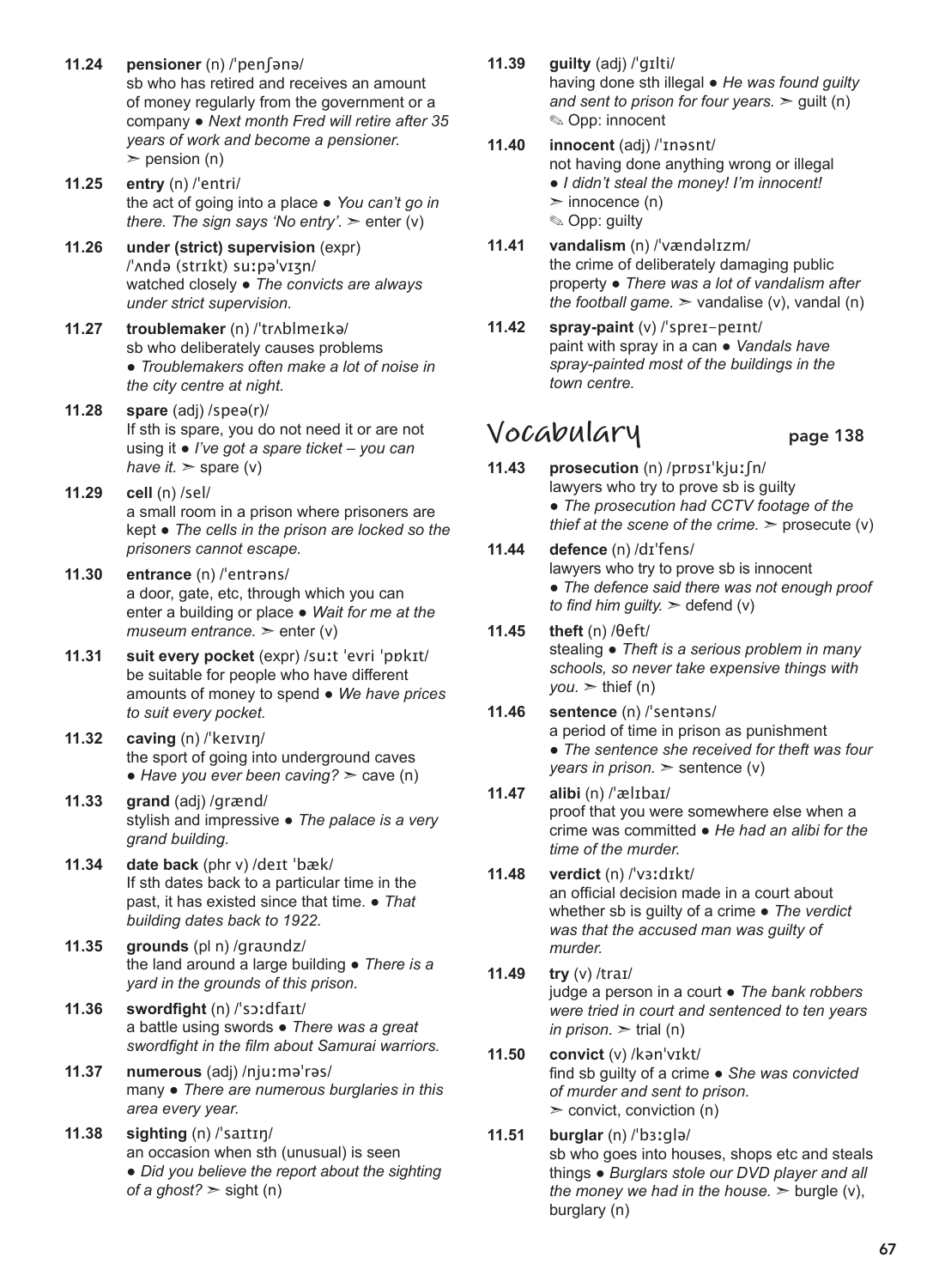- **11.52 pickpocket** (n) /ˈpɪkpɒkɪt/ sb who steals from people's pockets ● *When he got to work, he realised a pickpocket had stolen his wallet from his coat.*   $\geq$  pickpocketing (n)
- **11.53 lawyer** (n) /lɔɪə/ sb who represents people in court ● *You will need a lawyer if you want to go to court over the car crash.*  $>$  law (n)
- **11.54 defendant** (n) /dɪˈfendənt/ sb accused of a crime who is being tried in court ● *The defendant said he was innocent at the start of the trial.*  $\geq$  defend (v)
- **11.55 suffer the consequences** (expr) /ˈsʌfə ðə ˈkɒnsɪkwənsɪz/ face the result of sth you have done ● *He broke the law. He should suffer the consequences.*
- **11.56 serve a sentence** (expr) /sɜːv ə ˈsentəns/ be in prison for a length of time ● *He is serving a sentence of six months for theft.*
- **11.57 shoplifting** (n) /ˈʃɒplɪftɪŋ/ stealing from shops ● *There are security guards in many shops to stop people from shoplifting.*   $\ge$  shoplifter (n)
- **11.58 motive** (n) /ˈməʊtɪv/ the reason sb does sth ● *What was his motive for the murder?*
- **11.59 patrol** (v) /pəˈtrəʊl/ go around an area to check there is no trouble or danger ● *The police patrol this area at night.*   $\ge$  patrol (n)
- **11.60 community service** (expr) /kəˈmjuːnəti ˈsɜːvɪs/ work that sb does to help other people as punishment for a crime ● *The actor was told to do three months' community service when he was found guilty of driving while drunk.*
- **11.61 handcuffs** (pl n) /ˈhænkʌfs/ two metal rings joined by a chain put around a prisoner's wrists ● *The police officer put handcuffs on the robber and took him to the station.*  $\geq$  handcuff (v)
- **11.62 trial** (n) /ˈtraɪəl/ a formal meeting in court to decide if sb is guilty of a crime ● *Trials can last for days or even weeks.*  $>$  try (v)
- **11.63 eye-witness** (n) /ˈaɪ-wɪtnɪs/ sb who sees a crime ● *The eye-witness recognised the defendant as the man who had robbed the bank.*
- **11.64 seal off** (phr v) /siːl ɒf/ stop people from entering an area or building ● *Police have sealed off the area where there is a bomb.*
- **11.65 suspect** (n) /ˈsʌspekt/ sb police think committed a crime ● *The suspect in the case insisted that she was innocent.*   $\ge$  suspect (v), suspicion (n), suspicious (adj)
- **11.66 slip out of sth** (phr v) /slɪp aʊt əv ˈsʌmθɪŋ/ remove sth like an item of clothing quickly ● *The burglar slipped out of his coat as the police officer tried to grab him.*
- **11.67 defend** (v) /dɪˈfend/ be the lawyer of sb who is charged with a crime ● *Who is going to defend Jones in court?* ➣ defence (n)
- **11.68 prosecute** (v) /ˈprɒsɪkjuːt/ say officially in a court that sb has done sth wrong ● *He was prosecuted for theft.*   $\ge$  prosecution (n)
- **11.69 drink driving** (n) /ˈprɒsɪkjuːt/ driving after having drunk too much alcohol ● *Drink driving is the cause of more than thirty per cent of road accidents.*

#### **Grammar** page 139

- **11.70 life sentence** (n) /laɪf ˈsentəns/ a punishment by which sb spends the rest of their life in prison ● *He was given a life sentence for killing his wife.*
- **11.71 break down** (phr v) /breɪk daʊn/ be unable to control your feelings and start crying ● *She broke down when they gave her the news.*
- **11.72 jury** (n) /ˈdʒʊəri/ a group of people in a court who decide if sb is guilty ● *The jury found her guilty.*
- **11.73 shame** (n) /ʃeɪm/ the unhappy feeling you have when you know that sth you have done is wrong or stupid ● *I would die of shame if my friends ever found out about this.* ➣ shame (v), ashamed (adj), shameful (adj)
- **11.74 lack** (v) /læk/ not have any or enough of sth that you need ● *She's beautiful but she lacks talent.*  $\ge$  lack (n), lacking (adj)
- **11.75 the blues** (n) /ðə bluːz/ a slow sad style of music that comes from the southern US ● *No one sang the blues like the singer Billie Holiday.*
- **11.76 cashier** (n) /kæˈʃɪə/ sb you pay in a shop ● *We paid the cashier who then put our shopping in a bag.*
- **11.77 cash drawer** (n) /kæʃ drɔː/ the place where money is kept in a shop ● *The thief opened the cash drawer and took all the money from it.*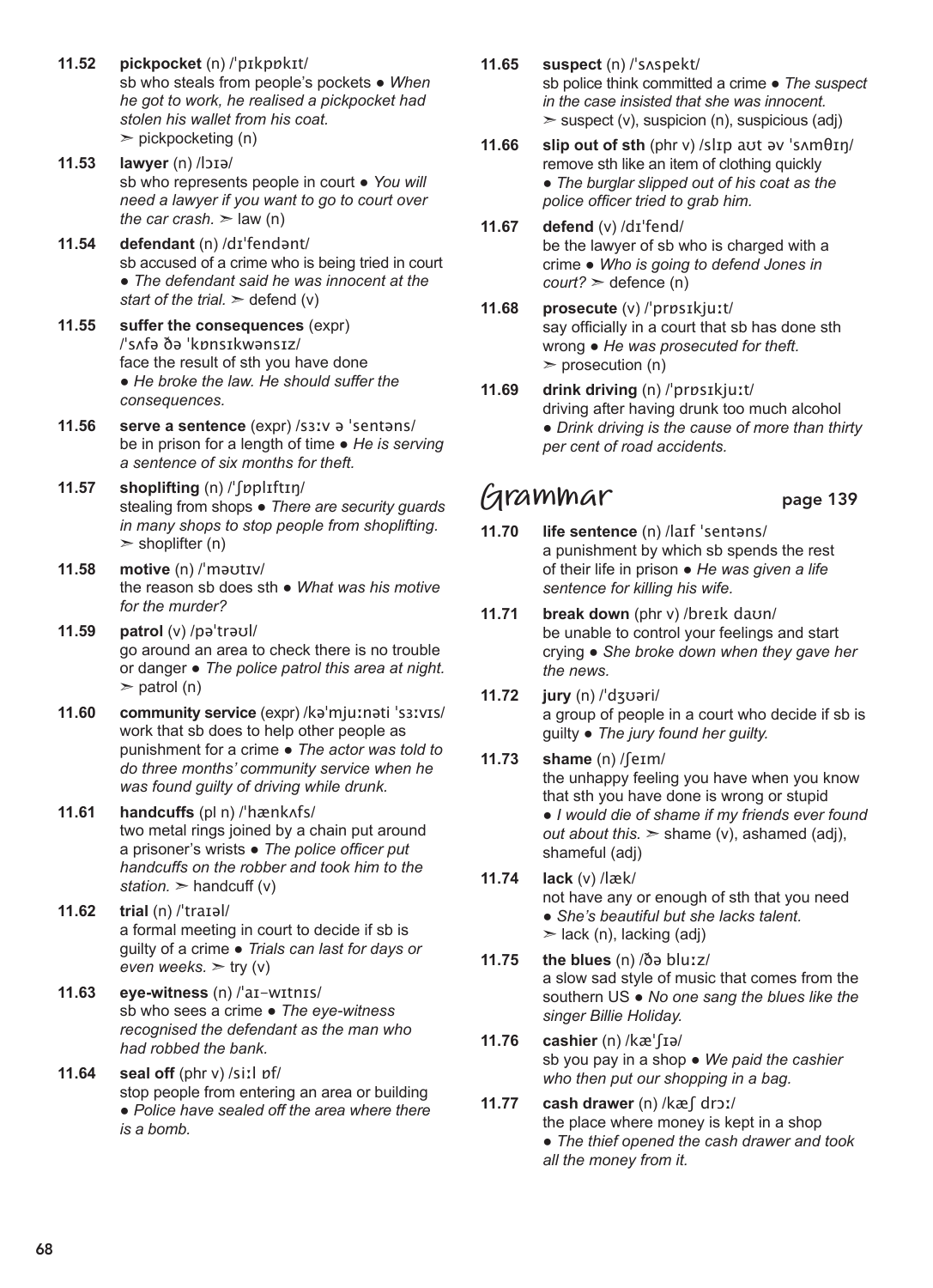- **11.78 tie sb/sth up** (v) /taɪ ˈsʌmbədi/ˈsʌmθɪŋ ʌp/ bind sb or sth with rope ● *The burglar tied up the couple and then stole all their things.*
- **11.79 counter** (n) /ˈkaʊntə/ the flat surface where you are served in a shop, bank, etc ● *I handed the butcher the money for the meat over the counter.*
- **11.80 show up** (phr v) /ʃəʊ ʌp/ appear; arrive ● *The police showed up during the robbery and arrested the criminals.*
- **11.81 work out a deal** (expr) /ˈwɜːk aʊt ə diːl/ make an agreement or arrangement, eg in business, that helps both sides ● *Their lawyer managed to work out a deal, so they only paid £2,000.*
- **11.82 fine** (n) /faɪn/ money paid as punishment ● *The judge ordered the defendant to pay a fine of five thousand euros.*  $\ge$  fine (v)
- **11.83 forged** (adj) /fɔːʤd/ If sth is forged, it is copied illegally to make people think it is real. ● *He was arrested at the airport for trying to leave the country with a forged passport.*  $\geq$  forgery (n)

## **Listening** page 140

- **11.84 break the law** (expr) /breɪk ðə lɔː/ commit a crime ● *When he broke the law, he was tried and sent to prison.*
- **11.85 disabled** (adj) /dɪsˈeɪbld/ having an illness, injury or condition that makes it difficult to do things other people do ● *The court house had special entrances and other facilities for disabled people.*  ➣ *disability (n)*
- **11.86 CV** (n, abbrv) /siː viː/ a brief account of your professional details used in job applications ● *He sent a CV to the police force hoping to get an interview.*  ✎ NB: *CV* = curriculum vitae
- **11.87 attitude problem** (n) /ˈætɪtjuːd ˈprɒbləm/ when sb does not behave in a way that is acceptable to other people ● *The owner of that shop has a serious attitude problem!*
- **11.88 unfair** (adj) /ˌʌnˈfeə(r)/ not treating people in the same way or in the right way ➣ *You're being unfair. It's not his fault.*

# **Grammar** page 142

**11.89 goods** (n) /ɡʊdz/ things that belong to sb and that can be moved ● *The stolen goods were returned to Mr Edwards.*

#### **Use your English** page 143

- **11.90 against the law** (expr) /əˈgenst ðə lɔː/ illegal ● *It is against the law for people under 18 to drive.*
- **11.91 under arrest** (expr) /ˈʌndər əˈrest/ When sb is under arrest, the police take them to a police station and keep them there because they believe that person has done sth illegal. ● *'Stop! You're under arrest!' the police officer told the man.*
- **11.92 police record** (n) /pəˈliːs rɪˈkɔːd/ When sb has a police record, they have committed crimes in the past. ● *The man had a police record.*
- **11.93 tackle** (v) /ˈtækl/ try to deal with a difficult problem or situation ● *How shall we tackle the problem?*
- **11.94 plead guilty** (expr) /pliːd ˈgɪlti/ admit you have committed a crime in a court of law ● *The defendant pleaded guilty to robbery.*
- **11.95 solve a case** (expr) /sɒlv ə keɪs/ find the correct explanation for sth that is being investigated ● *Solving a case takes patience and hard work.*
- **11.96 mend (my) ways** (expr) /mend (maɪ) weɪz/ improve the way you behave after behaving badly for a long time ● *After his release from prison, the man was determined to mend his ways and obey the law.*
- **11.97 litter** (n) /ˈlɪtə/ rubbish in the street, etc ● *Please don't drop litter in the park. Put it in the bins provided.*
- **11.98 Neighbourhood Watch scheme** (n) /ˈneɪbəhʊd wɒʧ skiːm/ a system organised by a group of neighbours in which members of the group watch each other's houses in order to prevent crime ● *Since they started a Neighbourhood Watch scheme here, there have been fewer burglaries.*
- **11.99 glamorous** (adj) /ˈglæmərəs/ attractive and exciting ● *James Bond films make the life of a spy seem glamorous.*   $\geq$  glamour (n)
- **11.100 reality** (n) /riˈæləti/ what is actually true, not what is imagined to be ● *The reality of the situation is that unless the police patrol this area regularly, burglaries will continue to occur.* > real (adj)
- **11.101 interpret** (v) /ɪnˈtɜːprɪt/ work out the meaning of sth ● *The investigator interpreted the facts and found the guilty*   $person.$   $\geq$  interpretation (n)
- **11.102 methodical** (adj) /məˈθɒdɪkl/ doing things in a careful and logical way ● *She doesn't work fast, but she is very methodical.* ➣ method (n)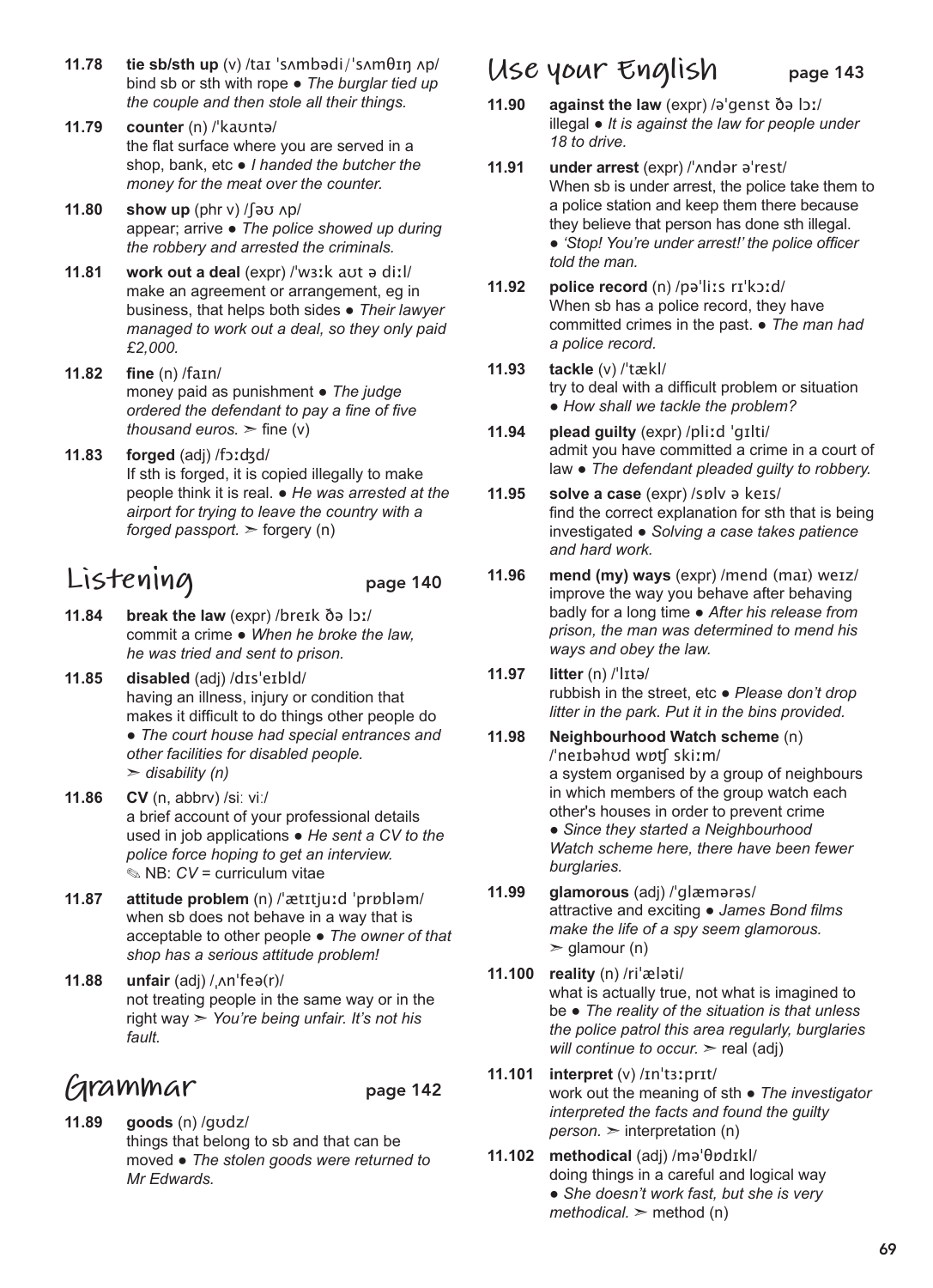- **11.103 rush** (v) /rʌʃ/ do sth too quickly ● *Don't rush through the crime report in case you miss something.*
- **11.104 sentence (to)** (v) /ˈsentəns (tuː)/ punish sb and send them to prison ● *The murderer was sentenced to life imprisonment.*   $\ge$  sentence (n)

## **Writing: an essay - advantages and disadvantages** pages 144–145

- **11.105 put sb/sth at risk** (expr) /pʊt ˈsʌmbədi/ˈsʌmθɪŋ ət rɪsk/ put sb in danger ● *The lack of police patrols in the city puts the residents at risk.*
- **11.106 cut costs** (expr) /kʌt kɒsts/ reduce the amount of money that you spend ● *Now that Jo has lost her job, we'll need to cut costs.*
- **11.107 alternative** (adj) /ɔːlˈtɜːnətɪv/ that you can do, use, etc instead of sth else ● *We'll have to find an alternative solution.*
- **11.108 young offender** (n) / jʌŋ əˈfendə/ a criminal who is not an adult according to British law ● *It is difficult to know how to deal with young offenders.*  $\geq$  offend (v), offence (n)
- **11.109 put off** (phr v) /pʊt ɒf/ make sb dislike or not want to do sth ● *I wanted to try the fish, but the smell put me off.*
- **11.110 judge** (v) /dʒʌdʒ/ decide if sb is guilty or not in a court ● *She was judged guilty.* ➣ judge (n)
- **11.111 individually** (adv) /ˌɪndɪˈvɪdʒuəli/ separately and not as a group ● *Mr Fox spoke to each student individually.* ➣ individual (n, adj)
- **11.112 let sb off** (expr) /let ˈsʌmbədi ɒf/ not punish sb ● *The troublemakers were let off with a warning, but were told to obey the law in future.*
- **11.113 pros and cons** (expr) /prəʊz ən kɒns/ advantages and disadvantages ● *What are the pros and cons of giving criminals longer prison sentences?*
- **11.114 the punishment fits the crime** (expr) /ðə ˈpʌnɪʃmənt fɪts ðə kraɪm/ If a crime is serious, the sentence should be severe, but if the crime is not serious, the sentence should be less severe ● *Ten years in prison is too long! The punishment should fit the crime.*

#### **11.115 offend** (v) /əˈfend/

commit a crime ● *Some youngsters offend in order to show off to their friends.*   $\geq$  offence, offender (n)

#### **Crime and punishment**

break into break the law convict defend judge let sb off patrol

plead guilty prosecute seal off sentence serve a sentence solve a case

# **Video: Cambodia**  Animal Rescue page 146

- **11.116 legally** (adv) /ˈliːgəli/ allowed by law ● *If you have a driving licence, you can legally drive a car.* > legal (adj) ✎ Opp: illegally
- **11.117 trade** (v) /treɪd/ buy and sell ● *They trade in legal goods from China.*  $>$  trade (n)
- **11.118 mobile unit** (n) /ˈməʊbaɪl ˈjuːnɪt/ a group of people who work together and are not based in an office but drive from place to place ● *Our mobile unit covers London and Kent.*
- **11.119 poaching** (n) /ˈpəʊʧɪŋ/ illegally catching or killing animals ● *Poaching has led to many animals becoming endangered.* ➣ poach (v), poacher (n)
- **11.120 grind** (v) /graɪnd/ crush into a powder ● *She grinds fresh coffee beans every morning and the kitchen smells*   $great.$   $\ge$  grinder (n)
- **11.121 endangered** (adj) /ɪnˈdeɪnʤəd/ at risk ● *Many endangered animals are protected by law so that they don't become*   $extinct.$   $\ge$  endanger (v)
- **11.122 gibbon** (n) /ˈɡɪbən/ a small animal like a monkey with long arms and no tail ● *Gibbons eat fruit, leaves and insects.*
- **11.123 have a hard time** (expr) /həv ə hɑːd ˈtaɪm/ be in a difficult or unpleasant situation ● *She had a hard time in her teens.*
- **11.124 powder** (n) /ˈpaʊdə/ a dust-like substance ● *Flour is a powder used in baking bread and cakes.*